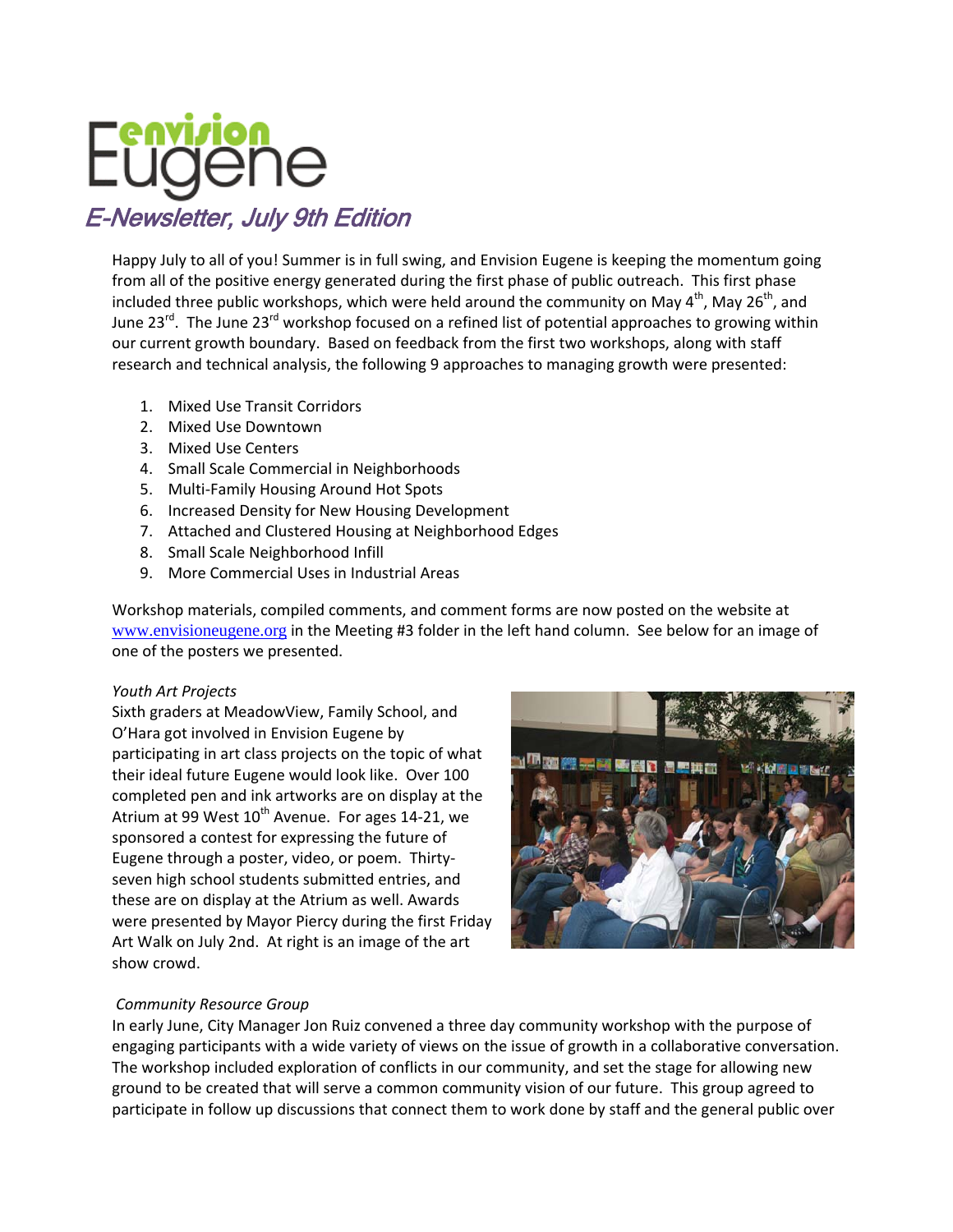the course of the three Envision Eugene public workshops. During July and August, work will continue with this group and subsets of this group, allowing project momentum to continue over the summer and refined information to be presented to the broader community in the fall. A list of community workshop participants is available at www.envisioneugene.org on the Get Involved page; additional participants will be added to improve the diversity and balance of viewpoints.

### *Technical Analysis Update*

During the buildable lands inventory (Eugene Comprehensive Lands Assessment or ECLA) City staff and consultants worked with stakeholders to develop baseline assumptions about Eugene's future growth. These assumptions are largely based on recent historical data about development in Eugene. Future development, however, may be different from past development as a result of multiple factors, including changes in market conditions or in public policy. Through the ECLA work, some of the assumptions were identified as assumptions that could be adjusted during Envision Eugene to better reflect the future.

Two of the assumptions, housing mix and housing density, particularly warrant further analysis. Housing mix is the percentage of land needed for single‐family housing compared to the percentage of land needed for multi‐family housing. Housing density is the average amount of density assumed for new construction on vacant land. To identify what the City's needed housing mix and housing density will be for the future, City staff and the ECLA consultants have analyzed factors such as housing density and mix trends and changing demographics. A draft memo detailing these assumptions and the implications of adjusting them is being finalized and will be available on our website next week.

I invite you to take a peek at project information via the website, take a survey, or join us on our Facebook page. Also, expect another newsletter in about two weeks, and additional public workshops are in the planning stages for fall.

Happy summer!

# **Terri Harding**

Public Involvement Manager, Envision Eugene City of Eugene Planning Division (541) 682‐5635

www.envisioneugene.org